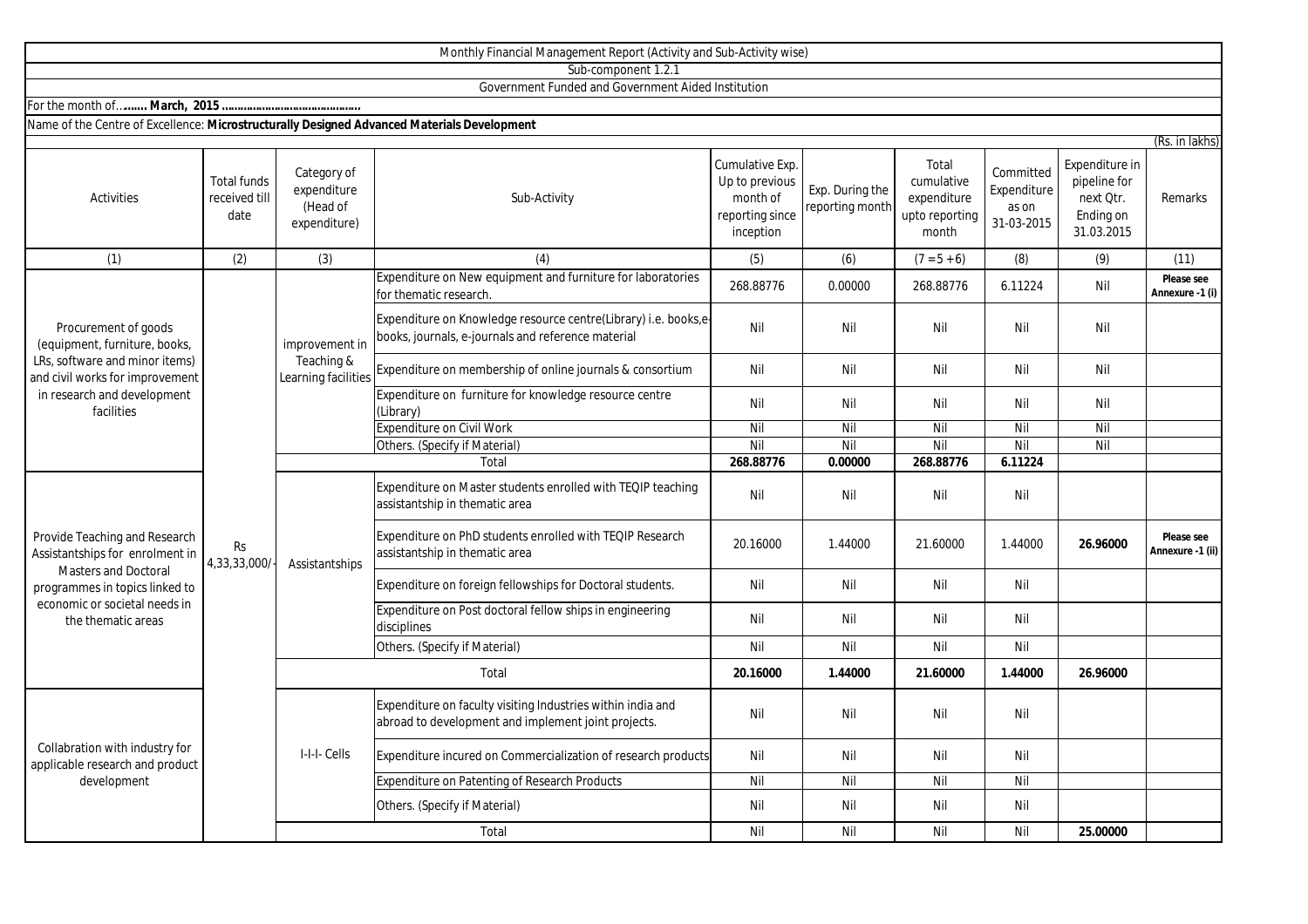| Activities                                                                                                                                                 | <b>Total funds</b><br>received till<br>date | Category of<br>expenditure<br>(Head of<br>expenditure) | Sub-Activity                                                                                                                                   | Cumulative Exp.<br>Up to previous<br>month of<br>reporting since<br>inception | Exp. During the<br>reporting month | Total<br>cumulative<br>expenditure<br>upto reporting<br>month | Committed<br>Expenditure<br>as on<br>31-03-2015 | Expenditure in<br>pipeline for<br>next Qtr.<br>Ending on<br>31.03.2015 | Remarks                         |
|------------------------------------------------------------------------------------------------------------------------------------------------------------|---------------------------------------------|--------------------------------------------------------|------------------------------------------------------------------------------------------------------------------------------------------------|-------------------------------------------------------------------------------|------------------------------------|---------------------------------------------------------------|-------------------------------------------------|------------------------------------------------------------------------|---------------------------------|
| National / International<br>collabration for Research and<br>Development activities with<br>Academic Institutions and<br>$\mathsf{R}$<br>& D organisations |                                             | R&D                                                    | Expenditure on Securing sponsored projects and Consultancy<br>assignments                                                                      | Nil                                                                           | Nil                                | Nil                                                           | Nil                                             |                                                                        |                                 |
|                                                                                                                                                            |                                             |                                                        | Expenditure on Publication of research papers in peer reviewed<br>iournals                                                                     | Nil                                                                           | Nil                                | Nil                                                           | Nil                                             |                                                                        |                                 |
|                                                                                                                                                            |                                             |                                                        | Expenditure incured on Commercialization of research products                                                                                  | Nil                                                                           | Nil                                | Nil                                                           | Nil                                             |                                                                        |                                 |
|                                                                                                                                                            |                                             |                                                        | Expenditure on Patenting of Research Products                                                                                                  | 0.5184                                                                        | $\mathbf{0}$                       | 0.5184                                                        | Nil                                             |                                                                        |                                 |
|                                                                                                                                                            |                                             |                                                        | Expenditure on amount paid to Consultant for participation in<br>Research & Development and for delivering expert lectures                     | Nil                                                                           | Nil                                | Nil                                                           | Nil                                             |                                                                        | Please see<br>Annexure -1 (iii) |
|                                                                                                                                                            |                                             |                                                        | Expenditure on faculty visiting Industries within india and<br>abroad to development and implement joint projects.                             | Nil                                                                           | Nil                                | Nil                                                           | Nil                                             |                                                                        |                                 |
|                                                                                                                                                            |                                             |                                                        | Expenditure on characterization of sample of R & D projects                                                                                    | Nil                                                                           | Nil                                | Nil                                                           | Nil                                             |                                                                        |                                 |
|                                                                                                                                                            |                                             |                                                        | Expenditure on Presentation of paper in International Seminar,<br>Conference etc. by Doctoral students                                         | 10.94055                                                                      | 0.00000                            | 10.94055                                                      | Nil                                             |                                                                        |                                 |
|                                                                                                                                                            |                                             |                                                        | Others. (Specify if Material)                                                                                                                  | Nil                                                                           | 23.16336                           | 23.16336                                                      | Nil                                             |                                                                        |                                 |
|                                                                                                                                                            |                                             |                                                        | Total                                                                                                                                          | 11.45895                                                                      | 23.16336                           | 34.62231                                                      | <b>Nil</b>                                      | 15.37769                                                               |                                 |
| Enhancing research competence<br>of faculty and knowledge sharing<br>in thematic areas, both within<br>India and abroad                                    |                                             | <b>FSD</b>                                             | Expenditure on faculty training for enhancement of Research<br>competence in thematic areas                                                    | 3.58528                                                                       | $\mathbf 0$                        | 3.58528                                                       | Nil                                             |                                                                        |                                 |
|                                                                                                                                                            |                                             |                                                        | Expenditure incurred on Participation by faculty in seminars,<br>conferences, workshops and Continuing Education Programes<br>(CEPs) etc.      | 0.19965                                                                       | $\Omega$                           | 0.19965                                                       | Nil                                             |                                                                        |                                 |
|                                                                                                                                                            |                                             |                                                        | Expenditure on Organizing thematic area training programmes,<br>workshops, seminars, conferences and Continuing Education<br>Programmes (CEPs) | Nil                                                                           | Nil                                | Nil                                                           | Nil                                             |                                                                        |                                 |
|                                                                                                                                                            |                                             |                                                        | Expenditure on staff development                                                                                                               | Nil                                                                           | Nil                                | Nil                                                           | Nil                                             |                                                                        |                                 |
|                                                                                                                                                            |                                             |                                                        | Expenditure on seed grant to researchers to venture into new<br>directions within the specified theme.                                         | Nil                                                                           | Nil                                | Nil                                                           | Nil                                             |                                                                        |                                 |
|                                                                                                                                                            |                                             |                                                        | Others. (Specify if Material)                                                                                                                  | Nil                                                                           | Nil                                | Nil                                                           | Nil                                             |                                                                        |                                 |
|                                                                                                                                                            |                                             |                                                        | Total                                                                                                                                          | 3.78493                                                                       | $\mathbf{0}$                       | 3.78493                                                       | Nil                                             | 46.21507                                                               |                                 |
| Incremental operating cost                                                                                                                                 |                                             | <b>IOC</b>                                             |                                                                                                                                                | 9.63488                                                                       | 0.53164                            | 10.16652                                                      | 0.29000                                         | 39.54348                                                               |                                 |
| <b>GRAND TOTAL</b>                                                                                                                                         |                                             |                                                        | 313.92652                                                                                                                                      | 25.13500                                                                      | 339.06152                          | 7.84224                                                       | 153.09624                                       |                                                                        |                                 |